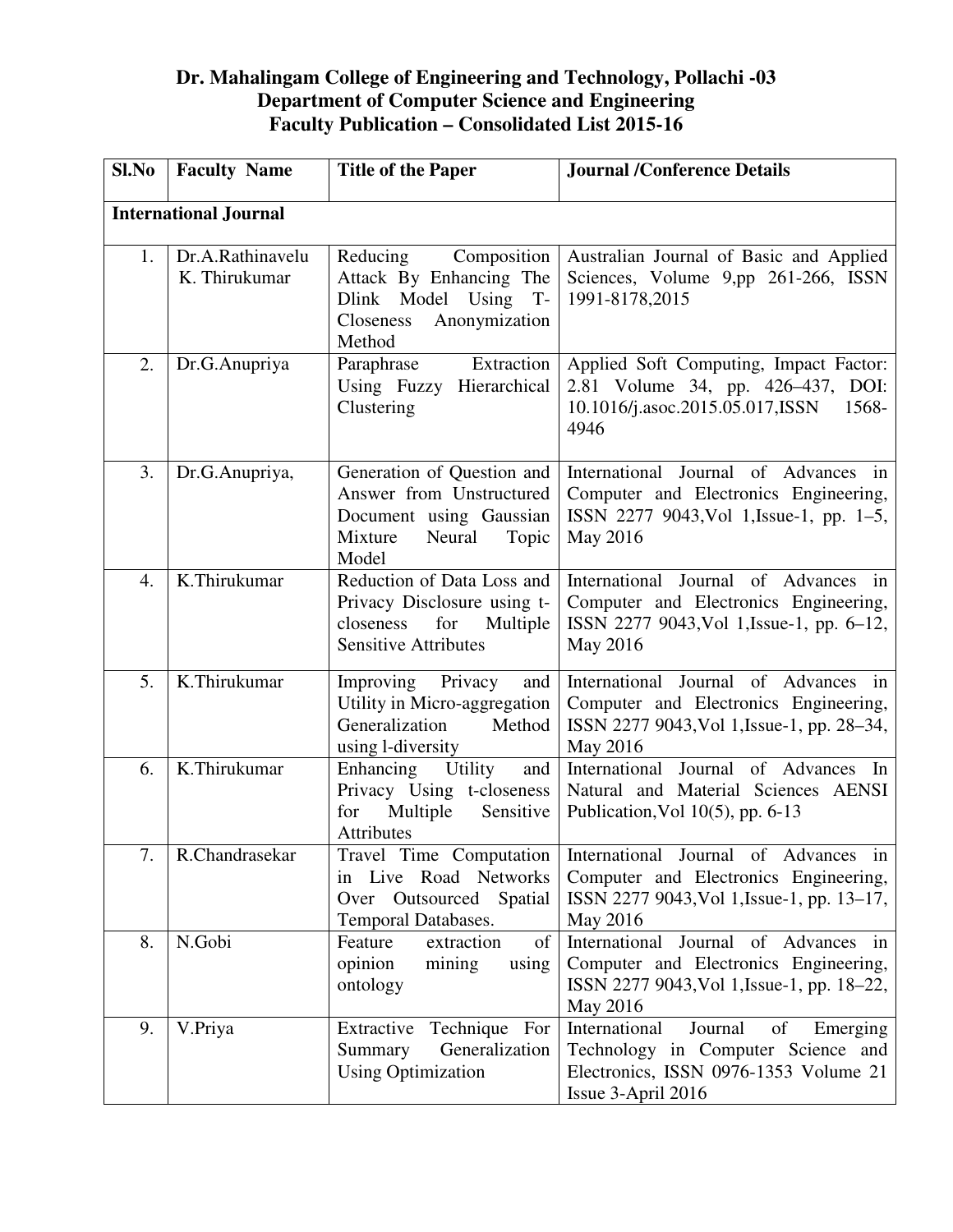| 10. | V.Priya                         | Optimized<br>Summary               | International Journal of Advances in                                              |
|-----|---------------------------------|------------------------------------|-----------------------------------------------------------------------------------|
|     |                                 | Generation using Genetic           | Computer and Electronics Engineering,                                             |
|     |                                 | Algorithm                          | ISSN 2277 9043, Vol 1, Issue-1, pp. 35–39,                                        |
|     |                                 |                                    | May 2016                                                                          |
| 11. | D.Hari                          | Efficient Mining algorithm         | International Journal of Engineering and                                          |
|     |                                 |                                    |                                                                                   |
|     |                                 | for Reducing Number of             | Computer Science, ISSN 2319 7242 Vol.4                                            |
|     |                                 | Item Sets Using CHUD               | Issue<br>$4,$ pp<br>16276-16280, DOI:                                             |
|     |                                 |                                    | http://dx.doi.org/10.18535/ijecs/v5i4.44                                          |
| 12. | K.Vidhya                        | Deployment of Modularity           | International<br>Journal<br>of<br>Advanced                                        |
|     | A.Brunda                        | to Enhance the Software            | Research in Computer Science<br>and                                               |
|     |                                 | Reusability<br>Code<br>by          | Software Engineering, ISSN:<br>2277                                               |
|     |                                 | Maintaining<br>Code                | 128X, Vol 6, issue 6, pp 151-154                                                  |
|     |                                 | Repositories for Multiple          | June 2016                                                                         |
|     |                                 | Programming Language               |                                                                                   |
|     | <b>International Conference</b> |                                    |                                                                                   |
| 1.  |                                 | Automatic<br>Question<br>And       |                                                                                   |
|     | Dr.G. Anupriya                  | Answer Generation Using            | International Conference on Engineering<br>Technology<br>Science<br>ICETS-<br>and |
|     |                                 | Mixture<br>Neural<br>Gaussian      | 16, Mutthayammal Engineering Institution,                                         |
|     |                                 |                                    |                                                                                   |
|     |                                 | Topic Model,                       | Rasipuram, 18.3.16 and 19.3.16                                                    |
| 2.  | Dr.G. Anupriya                  | Hot Topic Detection From           | International Conference on Innovative                                            |
|     |                                 | Tweets Using Unsupervised          | and Emerging Trends in Engineering and                                            |
|     |                                 | <b>Topic Discovery</b>             | Technology(ICIETET'16),<br>Panimalar                                              |
|     |                                 |                                    | Institute of Technology, Chennai on 07-                                           |
|     |                                 |                                    | 05-2016                                                                           |
| 3.  | Dr.G. Anupriya                  | Hot Topic Discovery From           | Semantics Based Information Retrieval                                             |
|     |                                 | Tweets<br>Using<br>Semantic        | (SeBIR'16)<br>National<br>Institute<br>of                                         |
|     |                                 | Approach                           | Technology, Trichy on 06-06-2016                                                  |
| 4.  | K.Thirukumar                    | Enhancing<br>Utility<br>And        | International Conference on Engineering                                           |
|     |                                 | Privacy Using T- Closeness         | Science<br>ICETS-<br>Technology<br>and                                            |
|     |                                 | Multiple<br>Sensitive<br>For       | 16, Mutthayammal Engineering Institution,                                         |
|     |                                 | Attributes                         | Rasipuram, 18.3.16 and 19.3.16                                                    |
| 5.  | K.Thirukumar                    | Micro-<br>Enhancing                | International Conference on Electrical,                                           |
|     |                                 | Aggregation Generalization         | Electronics,<br>Engineering<br>Computer                                           |
|     |                                 | Method Using L - Diversity         | (ICEECE2016) Vivekanandha College for                                             |
|     |                                 |                                    | Thiruchengode,<br>Women,<br>$22.3.16-$                                            |
|     |                                 |                                    | 23.3.2016                                                                         |
| 6.  | R. Chandrasekar                 | Spatial Query Verification of      | International Conference on Electrical,                                           |
|     |                                 | Location Based Services In         | Electronics,<br>Computer<br>Engineering                                           |
|     |                                 | <b>Outsourced Spatial Temporal</b> | (ICEECE2016) Vivekanandha College for                                             |
|     |                                 | Database                           | Women,<br>Thiruchengode,<br>$22.3.16-$                                            |
|     |                                 |                                    | 23.3.2016                                                                         |
| 7.  | J.Bhavithra                     | Tail<br>Grouping<br>Track          | International Conference on Innovations                                           |
|     |                                 | Mechanism<br>Using<br>Fuzzy        | Information,<br>Embedded<br>in<br>and                                             |
|     |                                 | Points Clustering                  | Communication Systems(ICIIECS<br>16),                                             |
|     |                                 |                                    | Karpagam College<br>of Engineering,                                               |
|     |                                 |                                    | Coimbatore, 17.3.16& 18.3.16                                                      |
| 8.  | J.Bhavithra                     | PCA Based Defence System           | International Conference on Innovations                                           |
|     |                                 |                                    |                                                                                   |
|     |                                 | For Denial -of -Service            | in<br>Information,<br>Embedded<br>and                                             |